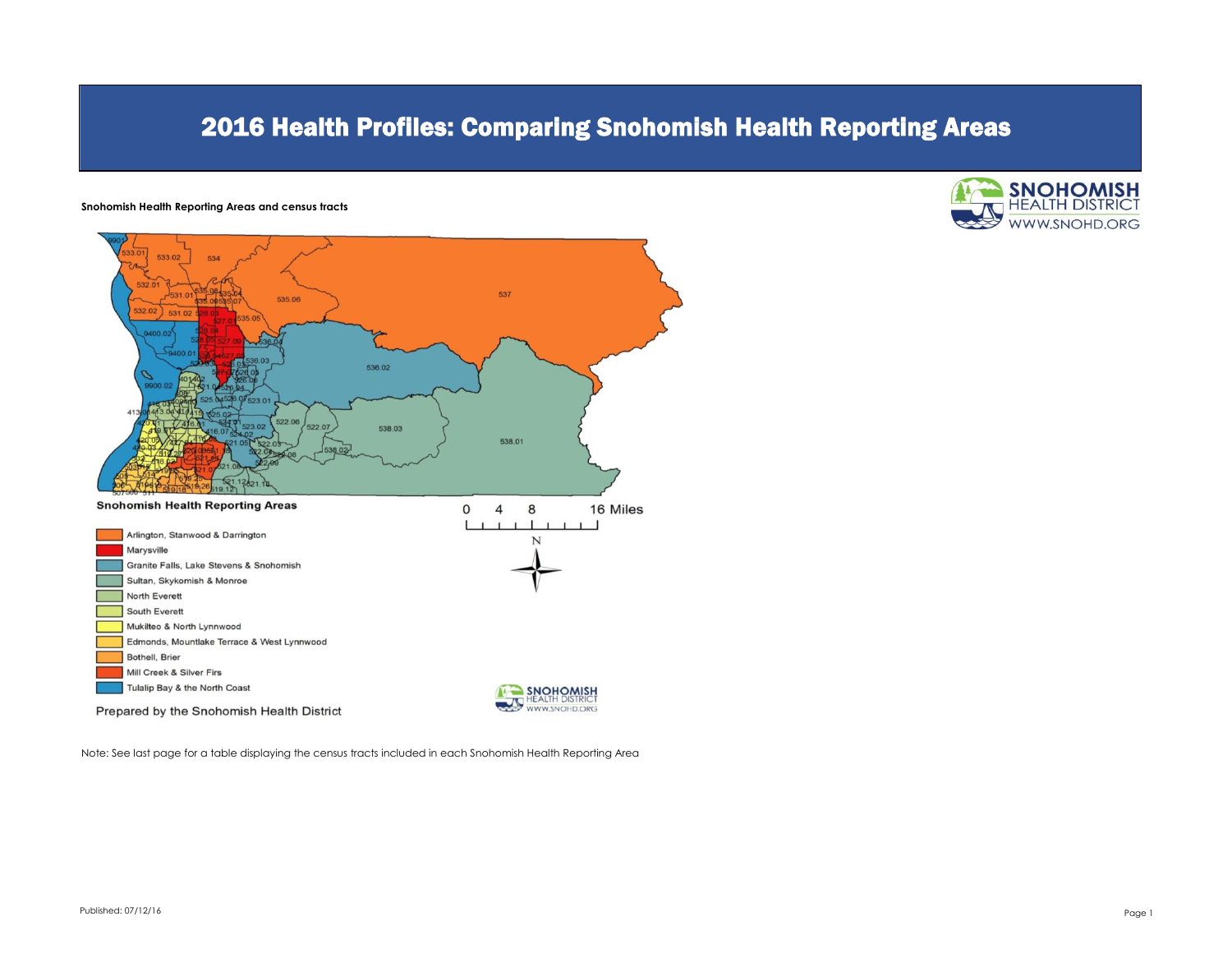### **DEMOGRAPHICS**

#### **Total population, 2014**

| Arlington,<br>Stanwood &<br>Darrington | <b>Bothell &amp; Brier</b> | Edmonds,<br>Mountlake<br>Terrace & West<br>Lynnwood | Granite Falls,<br>Lake Stevens &<br>Snohomish | <b>Marvsville</b> | Mill Creek &<br><b>Silver Firs</b> | Mukilteo & North<br>Lynnwood | North Everett | Snohomish<br>County | South Everett | Sultan,<br>Skykomish &<br>Monroe | Tulalip Bay & the<br>North Coast |
|----------------------------------------|----------------------------|-----------------------------------------------------|-----------------------------------------------|-------------------|------------------------------------|------------------------------|---------------|---------------------|---------------|----------------------------------|----------------------------------|
| 66,684                                 | 57,529                     | 82,509                                              | 74,034                                        | 70,125            | 63,988                             | 78,458                       | 98.716        | 741,000             | 78,635        | 58,154                           | 10,726                           |

Source: Washington State Office of Financial Management, Forecasting Division, single year intercensal estimates 2001-2014, January 2015.

## SOCIOECONOMIC CHARACTERISTICS

#### **Average median household income, 2013**

| Arlington,<br>Stanwood &<br>Darrington | Bothell & Brier | Edmonds,<br>Mountlake<br>Terrace & West<br>Lynnwood | Granite Falls,<br>Lake Stevens &<br>Snohomish | <b>Marvsville</b> | Mill Creek &<br><b>Silver Firs</b> | Mukilteo & North<br>Lynnwood | North Everett | Snohomish<br>County | South Everett | Sultan,<br>Skykomish &<br>Monroe | Tulalip Bay & the<br>North Coast |
|----------------------------------------|-----------------|-----------------------------------------------------|-----------------------------------------------|-------------------|------------------------------------|------------------------------|---------------|---------------------|---------------|----------------------------------|----------------------------------|
| \$66,397                               | \$88,600        | \$66,096                                            | \$75,298                                      | \$70,698          | \$100,390                          | \$76,548                     | \$55,757      | \$68,381            | \$64,055      | \$81,659                         | \$63,271                         |

Source: U.S. Census Bureau, 2009-2013 5-Year American Community Survey

#### **Unemployment rate among population age 16 years and older, 2013**

| Arlington,<br>Stanwood &<br>Darrington | <b>Bothell &amp; Brier</b> | Edmonds,<br>Mountlake<br>Terrace & West<br>Lynnwood | Granite Falls,<br>Lake Stevens &<br>Snohomish | <b>Marvsville</b> | Mill Creek &<br><b>Silver Firs</b> | Mukilteo & North<br>Lynnwood | North Everett | Snohomish<br>County | South Everett | Sultan,<br>Skykomish &<br>Monroe | Tulalip Bay & the<br>North Coast |
|----------------------------------------|----------------------------|-----------------------------------------------------|-----------------------------------------------|-------------------|------------------------------------|------------------------------|---------------|---------------------|---------------|----------------------------------|----------------------------------|
| 9.70%                                  | 8.30%                      | 7.50%                                               | 9.10%                                         | 9.80%             | 6.60%                              | 8.60%                        | 1.50%         | 9.30%               | 10.30%        | 9.40%                            | 13.30%                           |

Source: U.S. Census Bureau, 2009-2013 5-Year American Community Survey

#### **Percent of single-parent households with children below 18 years of age, 2013**

| Arlington,<br>Stanwood &<br>Darrington | <b>Bothell &amp; Brier</b> | Edmonds,<br>Mountlake<br>Terrace & West<br>Lynnwood | Granite Falls,<br>Lake Stevens &<br>Snohomish | Marvsville | Mill Creek &<br>Silver Firs | Mukilteo & North<br>Lynnwood | North Everett | Snohomish<br>County | South Everett | Sultan,<br>Skykomish &<br>Monroe | Tulalip Bay & the<br>North Coast |
|----------------------------------------|----------------------------|-----------------------------------------------------|-----------------------------------------------|------------|-----------------------------|------------------------------|---------------|---------------------|---------------|----------------------------------|----------------------------------|
| 25.40%                                 | 19.80%                     | 33.90%                                              | 22.80%                                        | 26.20%     | 16.30%                      | 30.60%                       | 36.10%        | 26.80%              | 36.50%        | 21.30%                           | 39.90%                           |

Source: U.S. Census Bureau, 2009-2013 5-Year American Community Survey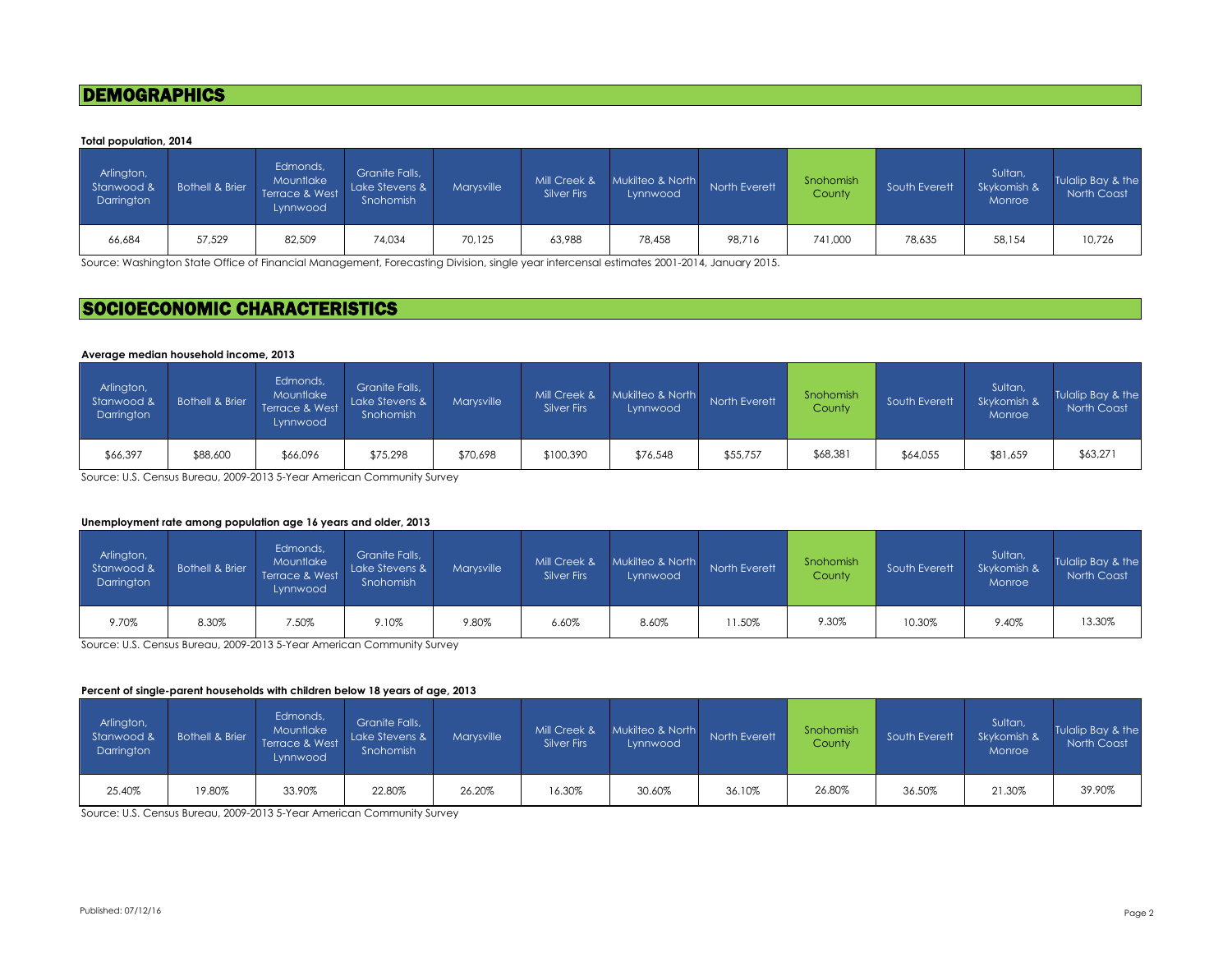#### **Percent of family that have an income below the poverty level, 2013**

| Arlington,<br>Stanwood &<br>Darrington | Bothell & Brier | Edmonds,<br>Mountlake<br>Terrace & West<br>Lynnwood | Granite Falls,<br>Lake Stevens &<br>Snohomish | <b>Marysville</b> | Mill Creek &<br>Silver Firs | Mukilteo & North<br>Lynnwood | North Everett | Snohomish<br>County | South Everett | Sultan,<br>Skykomish &<br>Monroe | Tulalip Bay & the<br><b>North Coast</b> |
|----------------------------------------|-----------------|-----------------------------------------------------|-----------------------------------------------|-------------------|-----------------------------|------------------------------|---------------|---------------------|---------------|----------------------------------|-----------------------------------------|
| 6.60%                                  | 2.50%           | 7.70%                                               | 5.20%                                         | 6.60%             | 3.30%                       | 7.70%                        | 10.40%        | 7.10%               | 13%           | 6.40%                            | 10.80%                                  |

Source: U.S. Census Bureau, 2009-2013 5-Year American Community Survey

### **EDUCATION**

#### **Percent of residents 25 years and older with a high school degree or less, 2013**

| Arlington,<br>Stanwood &<br>Darrington | Bothell & Brier | Edmonds,<br>Mountlake<br>Terrace & West<br>Lynnwood | Granite Falls,<br>Lake Stevens &<br>Snohomish | Marvsville | Mill Creek &<br><b>Silver Firs</b> | Mukilteo & North<br>Lynnwood | North Everett | Snohomish<br>County | South Everett | Sultan,<br>Skykomish &<br><b>Monroe</b> | Tulalip Bay & the<br>North Coast |
|----------------------------------------|-----------------|-----------------------------------------------------|-----------------------------------------------|------------|------------------------------------|------------------------------|---------------|---------------------|---------------|-----------------------------------------|----------------------------------|
| 41%                                    | 24.30%          | 28.70%                                              | 36.50%                                        | 38.90%     | 21%                                | 26.70%                       | 37.40%        | 33.40%              | 36.20%        | 35.50%                                  | 45.30%                           |

Source: U.S. Census Bureau, 2009-2013 5-Year American Community Survey

#### **Percent of residents 25 years and older with a bachelor's degree or more, 2013**

| Arlington,<br>Stanwood &<br>Darrington | <b>Bothell &amp; Brier</b> | Edmonds,<br>Mountlake<br>Terrace & West<br>Lynnwood | Granite Falls.<br>Lake Stevens &<br>Snohomish | Marvsville | Mill Creek &<br><b>Silver Firs</b> | Mukilteo & North<br>Lynnwood | North Everett | Snohomish<br>County | South Everett | Sultan,<br>Skykomish &<br>Monroe | Tulalip Bay & the<br>North Coast |
|----------------------------------------|----------------------------|-----------------------------------------------------|-----------------------------------------------|------------|------------------------------------|------------------------------|---------------|---------------------|---------------|----------------------------------|----------------------------------|
| 18.80%                                 | 42.80%                     | 37.80%                                              | 23.20%                                        | 18.60%     | 45%                                | 35.20%                       | 23.70%        | 28.90%              | 25.10%        | 26.40%                           | 16.50%                           |

Source: U.S. Census Bureau, 2009-2013 5-Year American Community Survey

# HEALTH OUTCOMES

#### **Life expectancy at birth (in years), 2014**

| Arlington,<br>Stanwood &<br>Darrington | Bothell & Brier | Edmonds,<br>Mountlake<br>Terrace & West<br>Lynnwood | Granite Falls,<br>Lake Stevens &<br>Snohomish | Marvsville | Mill Creek &<br>Silver Firs | Mukilteo & North<br>Lynnwood | North Everett | Snohomish<br>County | South Everett | Sultan,<br>Skykomish &<br>Monroe | Tulalip Bay & the<br>North Coast |
|----------------------------------------|-----------------|-----------------------------------------------------|-----------------------------------------------|------------|-----------------------------|------------------------------|---------------|---------------------|---------------|----------------------------------|----------------------------------|
| 78.8                                   | 82.7            | 82.3                                                | 79.7                                          | 80.4       | 82.2                        | 81.2                         | 78.7          | 80.3                | 79.8          | 82.1                             | 73.3                             |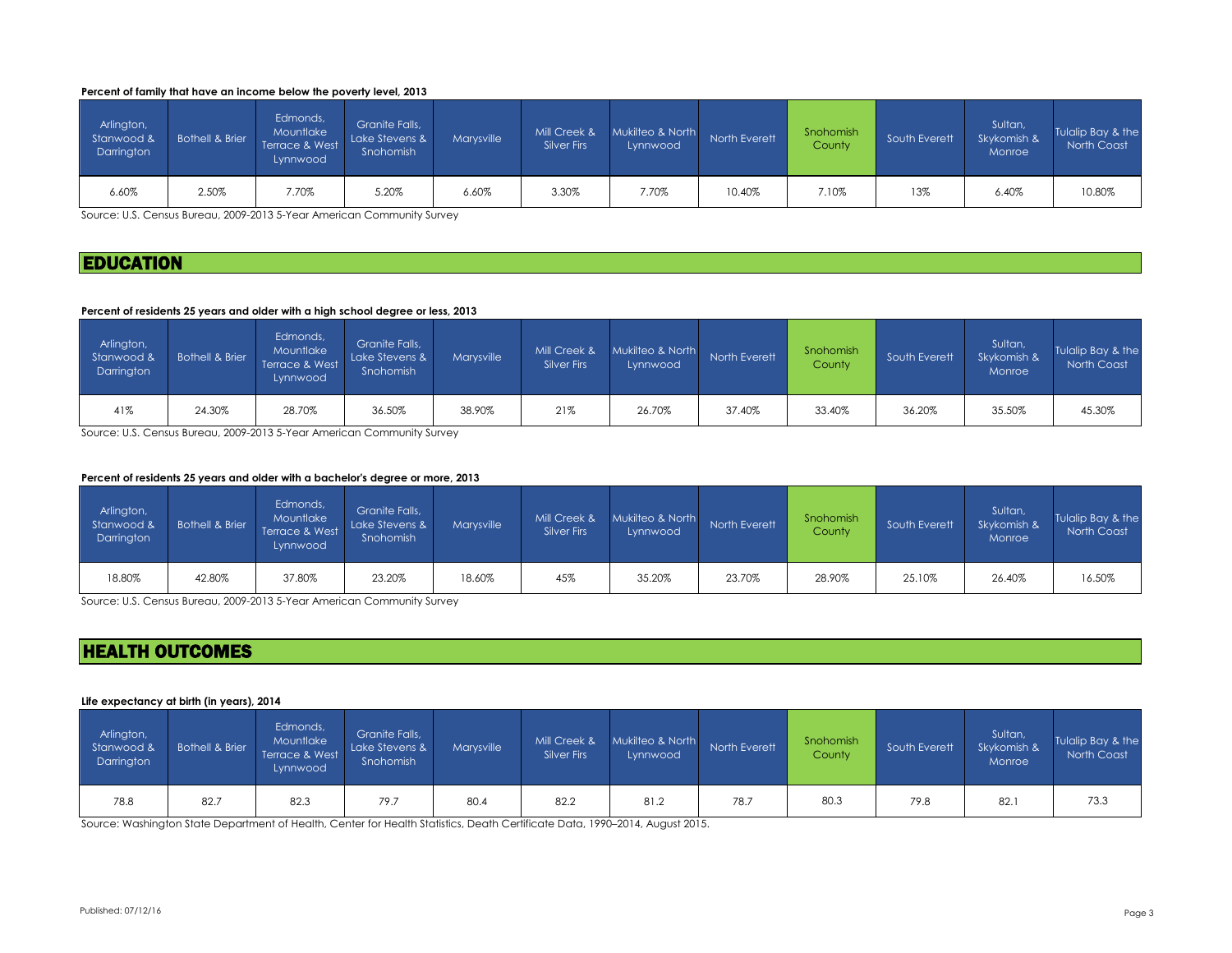#### **Age-adjusted mortality (deaths per 100,000 residents), 2014**

| Arlington,<br>Stanwood &<br>Darrington | <b>Bothell &amp; Brier</b> | Edmonds,<br>Mountlake<br>Terrace & West<br>Lynnwood | Granite Falls.<br>Lake Stevens &<br>Snohomish | Marvsville | Mill Creek &<br><b>Silver Firs</b> | Mukilteo & North<br>Lynnwood | North Everett | Snohomish<br>County | South Everett | Sultan,<br>Skykomish &<br>Monroe | Tulalip Bay & the<br>North Coast |
|----------------------------------------|----------------------------|-----------------------------------------------------|-----------------------------------------------|------------|------------------------------------|------------------------------|---------------|---------------------|---------------|----------------------------------|----------------------------------|
| 782                                    | 593.8                      | 586.2                                               | 757.6                                         | 689        | 604.6                              | 691.6                        | 755.          | 690.6               | 715.6         | 599                              | 969.5                            |

Source: Washington State Department of Health, Center for Health Statistics, Death Certificate Data, 1990–2014, August 2015.

#### **Total years of potential life lost relative to age 65 (years per 100,000 residents), 2014**

| Arlington,<br>Stanwood &<br>Darrington | <b>Bothell &amp; Brier</b> | Edmonds,<br>Mountlake<br>Terrace & West<br>Lynnwood | Granite Falls.<br>Lake Stevens &<br>Snohomish | Marvsville | Mill Creek &<br>Silver Firs | Mukilteo & North<br>Lynnwood | North Everett | Snohomish<br>County | South Everett | Sultan,<br>Skykomish &<br>Monroe | Tulalip Bay & the<br>North Coast |
|----------------------------------------|----------------------------|-----------------------------------------------------|-----------------------------------------------|------------|-----------------------------|------------------------------|---------------|---------------------|---------------|----------------------------------|----------------------------------|
| 3,922                                  | 2,219.60                   | 3,136                                               | 2,907.80                                      | 3,057      | 2,178                       | 2,470.90                     | 4,360.60      | 3,259               | 3,649.60      | 2,629                            | 8538.2                           |

Source: Washington State Department of Health, Center for Health Statistics, Death Certificate Data, 1990–2014, August 2015.

#### **Cardiovascular disease mortality rate (deaths per 100,000 residents), 2014**

| Arlington,<br>Stanwood &<br>Darrington | Bothell & Brier | Edmonds,<br>Mountlake<br>Terrace & West<br>Lynnwood | Granite Falls,<br>Lake Stevens &<br>Snohomish | <b>Marysville</b> | Mill Creek &<br>Silver Firs | Mukilteo & North<br>Lynnwood | North Everett | Snohomish<br>County | South Everett | Sultan,<br>Skykomish &<br>Monroe | Tulalip Bay & the<br>North Coast |
|----------------------------------------|-----------------|-----------------------------------------------------|-----------------------------------------------|-------------------|-----------------------------|------------------------------|---------------|---------------------|---------------|----------------------------------|----------------------------------|
| 216.8                                  | 156.9           | 166.7                                               | 21                                            | 185               | 162.8                       | 195.6                        | 189.2         | 190.5               | 217.6         | 192.1                            | 259.3                            |

Source: Washington State Department of Health, Center for Health Statistics, Death Certificate Data, 1990–2014, August 2015.

#### **Cancer mortality rate (deaths per 100,000 residents), 2014**

| Arlington,<br>Stanwood &<br>Darrington | <b>Bothell &amp; Brier</b> | Edmonds,<br>Mountlake<br>Terrace & West<br>Lynnwood | Granite Falls,<br>Lake Stevens &<br>Snohomish | Marysville | Mill Creek &<br><b>Silver Firs</b> | Mukilteo & North<br>Lynnwood | North Everett | Snohomish<br>County | South Everett | Sultan,<br>Skykomish &<br>Monroe | Tulalip Bay & the<br>North Coast |
|----------------------------------------|----------------------------|-----------------------------------------------------|-----------------------------------------------|------------|------------------------------------|------------------------------|---------------|---------------------|---------------|----------------------------------|----------------------------------|
| 148.6                                  | 146.4                      | 138.4                                               | 172.2                                         | 154.7      | 195.1                              | 168                          | 161.2         | 157.8               | 155.5         | 130.6                            | 241                              |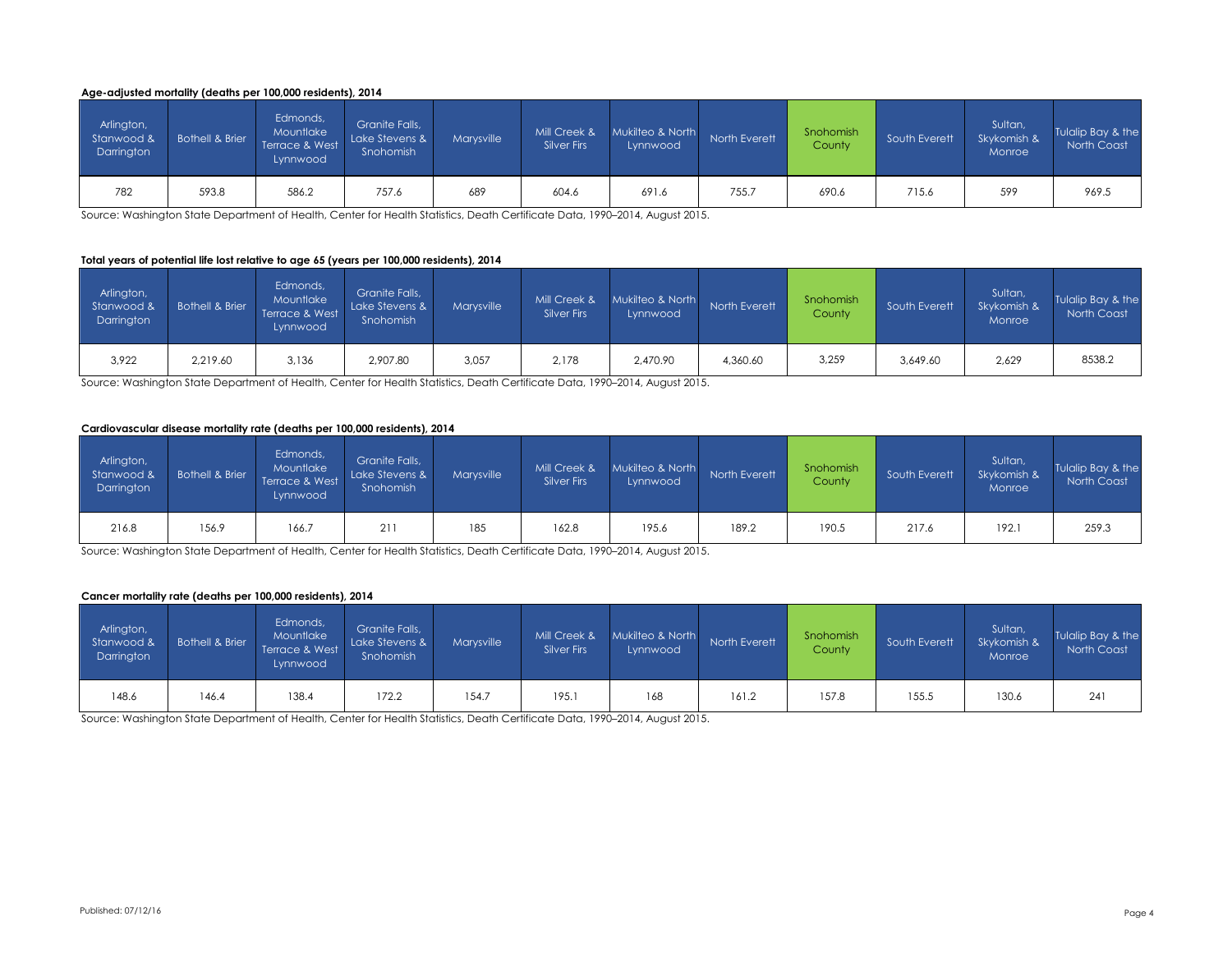#### **Unintentional injury mortality rate (deaths per 100,000 residents), 2014**

| Arlington,<br>Stanwood &<br>Darrington | <b>Bothell &amp; Brier</b> | Edmonds,<br>Mountlake<br>Terrace & West<br>Lynnwood | Granite Falls,<br>Lake Stevens &<br>Snohomish | Marvsville | Mill Creek &<br><b>Silver Firs</b> | Mukilteo & North<br>Lynnwood | North Everett | Snohomish<br>County | South Everett | Sultan,<br>Skykomish &<br>Monroe | Tulalip Bay & the<br>North Coast |
|----------------------------------------|----------------------------|-----------------------------------------------------|-----------------------------------------------|------------|------------------------------------|------------------------------|---------------|---------------------|---------------|----------------------------------|----------------------------------|
| 86.3                                   | 24.8                       | 33.4                                                | 33.5                                          | 36.4       | 20.1                               | 32.3                         | 57.5          | 43.2                | 29.3          | 48.9                             | 51.9                             |

Source: Washington State Department of Health, Center for Health Statistics, Death Certificate Data, 1990–2014, August 2015.

#### **Alzheimer's disease mortality rate (deaths per 100,000 residents), 2014**

| Arlington,<br>Stanwood &<br>Darrington | <b>Bothell &amp; Brier</b> | Edmonds,<br>Mountlake<br>Terrace & West<br>Lynnwood | Granite Falls,<br>Lake Stevens &<br>Snohomish | Marvsville | Mill Creek &<br><b>Silver Firs</b> | Mukilteo & North<br>Lynnwood | North Everett | Snohomish<br>County | South Everett | Sultan,<br>Skykomish &<br>Monroe | Tulalip Bay & the<br>North Coast |
|----------------------------------------|----------------------------|-----------------------------------------------------|-----------------------------------------------|------------|------------------------------------|------------------------------|---------------|---------------------|---------------|----------------------------------|----------------------------------|
| 52.8                                   | 64                         | 43                                                  | 42                                            | 38.4       | 54.1                               | 60.7                         | 35.5          | 45.4                | 42.9          | 26.9                             | 30.3                             |

Source: Washington State Department of Health, Center for Health Statistics, Death Certificate Data, 1990–2014, August 2015.

#### **Chronic lower respiratory disease mortality rate (deaths per 100,000 residents), 2014**

| Arlington,<br>Stanwood &<br>Darrington | <b>Bothell &amp; Brier</b> | Edmonds,<br>Mountlake<br>Terrace & West<br>Lynnwood | Granite Falls,<br>Lake Stevens &<br>Snohomish | Marvsville | Mill Creek &<br>Silver Firs | Mukilteo & North<br>Lynnwood | North Everett | Snohomish<br>County | South Everett | Sultan,<br>Skykomish &<br>Monroe | Tulalip Bay & the<br>North Coast |
|----------------------------------------|----------------------------|-----------------------------------------------------|-----------------------------------------------|------------|-----------------------------|------------------------------|---------------|---------------------|---------------|----------------------------------|----------------------------------|
| 48.4                                   | 24                         | 32.2                                                | 37.8                                          | 43.9       | 37.5                        | 29.3                         | 56.           | 40.6                | 40.6          | 41.2                             | 65.1                             |

Source: Washington State Department of Health, Center for Health Statistics, Death Certificate Data, 1990–2014, August 2015.

#### **Diabetes mortality rate (deaths per 100,000 residents), 2014**

| Arlington,<br>Stanwood &<br>Darrington | <b>Bothell &amp; Brier</b> | Edmonds,<br>Mountlake<br>Terrace & West<br>Lynnwood | Granite Falls,<br>Lake Stevens &<br>Snohomish | Marvsville | Mill Creek &<br><b>Silver Firs</b> | Mukilteo & North<br>Lynnwood | North Everett | Snohomish<br>County | South Everett | Sultan,<br>Skykomish &<br>Monroe | Tulalip Bay & the<br>North Coast |
|----------------------------------------|----------------------------|-----------------------------------------------------|-----------------------------------------------|------------|------------------------------------|------------------------------|---------------|---------------------|---------------|----------------------------------|----------------------------------|
| 39.1                                   | 18.9                       | 7.5                                                 | 24.8                                          | 30.5       | 22.3                               | 20                           | 34.8          | 25.6                | 35.1          | 29                               | 54                               |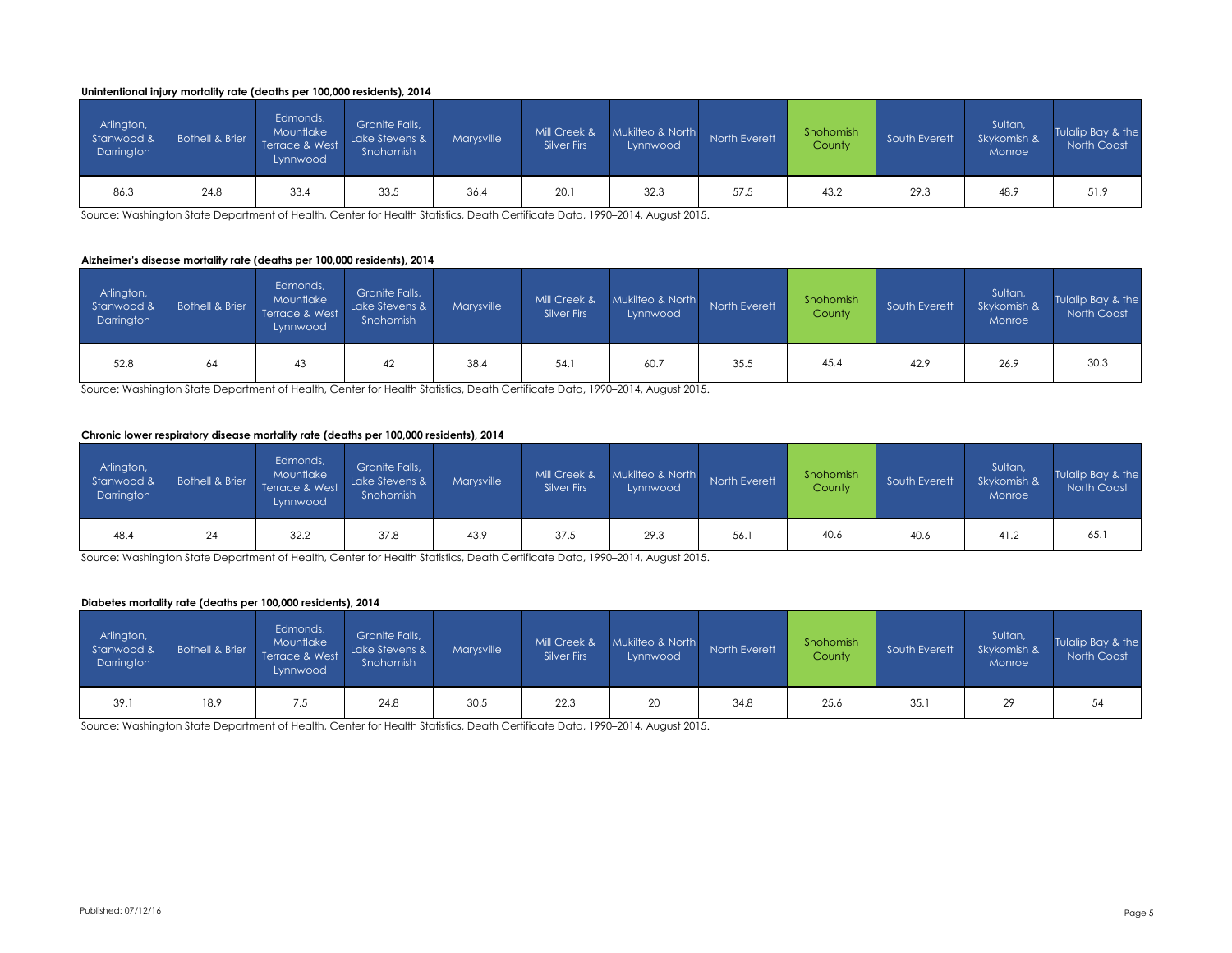#### **Suicide mortality rate (deaths per 100,000 residents), 2014**

| Arlington,<br>Stanwood &<br>Darrington | <b>Bothell &amp; Brier</b> | Edmonds,<br>Mountlake<br>Terrace & West<br>Lynnwood | Granite Falls,<br>Lake Stevens &<br>Snohomish | Marvsville | Mill Creek &<br><b>Silver Firs</b> | Mukilteo & North<br>Lynnwood | North Everett | Snohomish<br>County | South Everett | Sultan,<br>Skykomish &<br>Monroe | Tulalip Bay & the<br>North Coast |
|----------------------------------------|----------------------------|-----------------------------------------------------|-----------------------------------------------|------------|------------------------------------|------------------------------|---------------|---------------------|---------------|----------------------------------|----------------------------------|
| 12.1                                   | 16.9                       | 25.2                                                | 15.7                                          | 16.8       | 5.6                                | 13.8                         | 17.7          | 16.3                | 16.9          | 16.3                             | 15.6                             |

Source: Washington State Department of Health, Center for Health Statistics, Death Certificate Data, 1990–2014, August 2015.

#### **Chronic liver disease and cirrhosis mortality rate (deaths per 100,000 residents), 2014**

| Arlington,<br>Stanwood &<br>Darrington | Bothell & Brier | Edmonds,<br>Mountlake<br>Terrace & West<br>Lynnwood | Granite Falls,<br>Lake Stevens &<br>Snohomish | <b>Marysville</b> | Mill Creek &<br><b>Silver Firs</b> | Mukilteo & North<br>Lynnwood | North Everett | Snohomish<br>County | South Everett | Sultan,<br>Skykomish &<br>Monroe | Tulalip Bay & the<br>North Coast |
|----------------------------------------|-----------------|-----------------------------------------------------|-----------------------------------------------|-------------------|------------------------------------|------------------------------|---------------|---------------------|---------------|----------------------------------|----------------------------------|
| 8.2                                    | 2.8             | 8.6                                                 | 10.4                                          | 15.9              |                                    |                              | 9.6           | 9.8                 | 12.9          | 8.2                              | 31.6                             |

Source: Washington State Department of Health, Center for Health Statistics, Death Certificate Data, 1990–2014, August 2015.

#### **Pneumonitis due to solids and liquids mortality rate (deaths per 100,000 residents), 2014**

| Arlington,<br>Stanwood &<br>Darrington | Bothell & Brier | Edmonds,<br>Mountlake<br>Terrace & West<br>Lynnwood | Granite Falls,<br>Lake Stevens &<br>Snohomish | Marvsville | Mill Creek &<br>Silver Firs | Mukilteo & North<br>Lynnwood | North Everett | Snohomish<br>County | South Everett | Sultan,<br>Skykomish &<br>Monroe | Tulalip Bay & the<br><b>North Coast</b> |
|----------------------------------------|-----------------|-----------------------------------------------------|-----------------------------------------------|------------|-----------------------------|------------------------------|---------------|---------------------|---------------|----------------------------------|-----------------------------------------|
| 4.8                                    | 10.9            | 13.9                                                | 13.5                                          | 7.4        | 5.9                         | 14.4                         | 17.6          | 11.8                | 10.6          | 7.8                              | 5.9                                     |

Source: Washington State Department of Health, Center for Health Statistics, Death Certificate Data, 1990–2014, August 2015.

#### **Influenza and pneumonia mortality rate (deaths per 100,000 residents), 2014**

| Arlington,<br>Stanwood &<br>Darrington | <b>Bothell &amp; Brier</b> | Edmonds,<br>Mountlake<br>Terrace & West<br>Lynnwood | Granite Falls,<br>Lake Stevens &<br>Snohomish | Marysville | Mill Creek &<br><b>Silver Firs</b> | Mukilteo & North<br>Lynnwood | North Everett | Snohomish<br>County | South Everett | Sultan,<br>Skykomish &<br>Monroe | Tulalip Bay & the<br>North Coast |
|----------------------------------------|----------------------------|-----------------------------------------------------|-----------------------------------------------|------------|------------------------------------|------------------------------|---------------|---------------------|---------------|----------------------------------|----------------------------------|
| 14.3                                   | 7.8                        | 5.2                                                 | 18.4                                          |            | 9.2                                | 11.5                         | 5.4           | 1.8                 |               | 3.8                              | 4.8                              |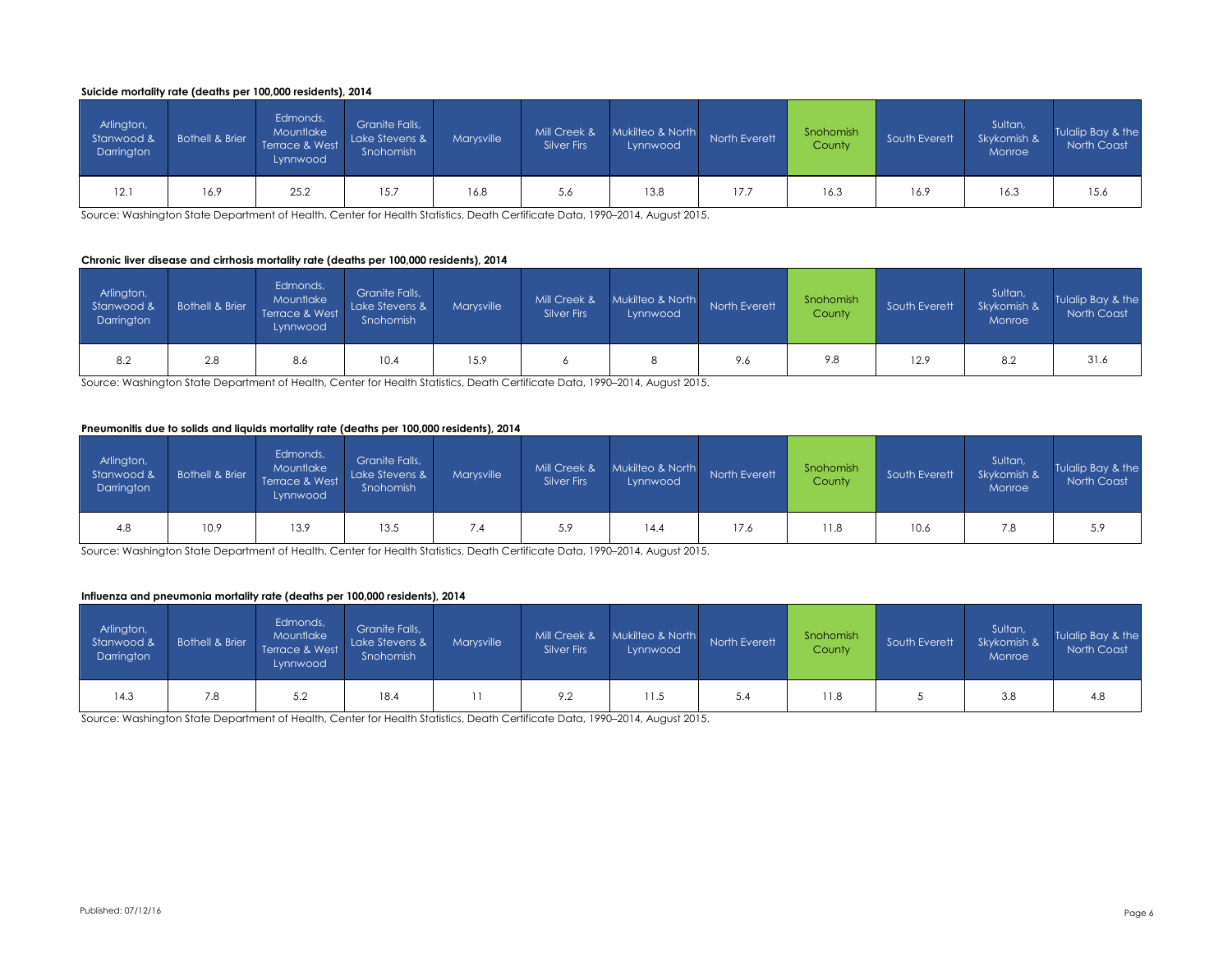# MATERNAL, INFANT AND CHILD HEALTH

#### **Teen birth rate (live births to females ages 15 – 19 per 1,000 population), 2014**

| Arlington,<br>Stanwood &<br>Darrington | Bothell & Brier | Edmonds,<br>Mountlake<br>Terrace & West<br>Lynnwood | Granite Falls,<br>Lake Stevens &<br>Snohomish | Marvsville | Mill Creek &<br><b>Silver Firs</b> | Mukilteo & North<br>Lynnwood | North Everett | Snohomish<br>County | South Everett | Sultan,<br>Skykomish &<br>Monroe | Tulalip Bay & the<br>North Coast |
|----------------------------------------|-----------------|-----------------------------------------------------|-----------------------------------------------|------------|------------------------------------|------------------------------|---------------|---------------------|---------------|----------------------------------|----------------------------------|
| 11.6                                   | 5.5             | 8.7                                                 | 13.8                                          | 17.4       | 4.4                                | 11.4                         | 26.6          | 14.6                | 19.3          | 13.4                             | 11.2                             |

Source: Washington State Department of Health, Center for Health Statistics, Birth Certificate Data, 1990–2014, August 2015

#### **Percent of women receiving prenatal care in the first trimester, 2014**

| Arlington,<br>Stanwood &<br>Darrington | <b>Bothell &amp; Brier</b> | Edmonds,<br>Mountlake<br>Terrace & West<br>Lynnwood | Granite Falls,<br>Lake Stevens &<br>Snohomish | Marvsville | Mill Creek &<br>Silver Firs | Mukilteo & North<br>Lynnwood | North Everett | Snohomish<br>County | South Everett | Sultan,<br>Skykomish &<br>Monroe | Tulalip Bay & the<br>North Coast |
|----------------------------------------|----------------------------|-----------------------------------------------------|-----------------------------------------------|------------|-----------------------------|------------------------------|---------------|---------------------|---------------|----------------------------------|----------------------------------|
| 77.90%                                 | 86.60%                     | 79.10%                                              | 81.70%                                        | 80.90%     | 85%                         | 79.60%                       | 75.30%        | 79.60%              | 77%           | 80.20%                           | 60.70%                           |

Source: Washington State Department of Health, Center for Health Statistics, Birth Certificate Data, 1990–2014, August 2015

#### **Percent of births to women who reported smoking while pregnant, 2014**

| Arlington,<br>Stanwood &<br>Darrington | Bothell & Brier | Edmonds,<br>Mountlake<br>Terrace & West<br>Lynnwood | Granite Falls,<br>Lake Stevens &<br>Snohomish | Marvsville | Mill Creek &<br>Silver Firs | Mukilteo & North<br>Lynnwood | North Everett | Snohomish<br>County | South Everett | Sultan,<br>Skykomish &<br>Monroe | Tulalip Bay & the<br>North Coast |
|----------------------------------------|-----------------|-----------------------------------------------------|-----------------------------------------------|------------|-----------------------------|------------------------------|---------------|---------------------|---------------|----------------------------------|----------------------------------|
| 12.50%                                 | 2.80%           | 6.00%                                               | 7.90%                                         | 9.50%      | 2.10%                       | 6.90%                        | 11.20%        | 7.80%               | 5.80%         | 9.20%                            | 30.30%                           |

Source: Washington State Department of Health, Center for Health Statistics, Birth Certificate Data, 1990–2014, August 2015

#### **Percent of live births occurring pre-term (less than 37 weeks), 2014**

| Arlington,<br>Stanwood &<br>Darrington | <b>Bothell &amp; Brier</b> | Edmonds,<br>Mountlake<br>Terrace & West<br>Lynnwood | Granite Falls,<br>Lake Stevens &<br>Snohomish | Marvsville | Mill Creek &<br>Silver Firs | Mukilteo & North<br>Lynnwood | North Everett | Snohomish<br>County | South Everett | Sultan,<br>Skykomish &<br>Monroe | Tulalip Bay & the<br>North Coast |
|----------------------------------------|----------------------------|-----------------------------------------------------|-----------------------------------------------|------------|-----------------------------|------------------------------|---------------|---------------------|---------------|----------------------------------|----------------------------------|
| 9.40%                                  | 6.80%                      | 8.80%                                               | 9.50%                                         | 9.90%      | 8.10%                       | 8.70%                        | 11%           | 9.20%               | 8.80%         | 9.50%                            | 16%                              |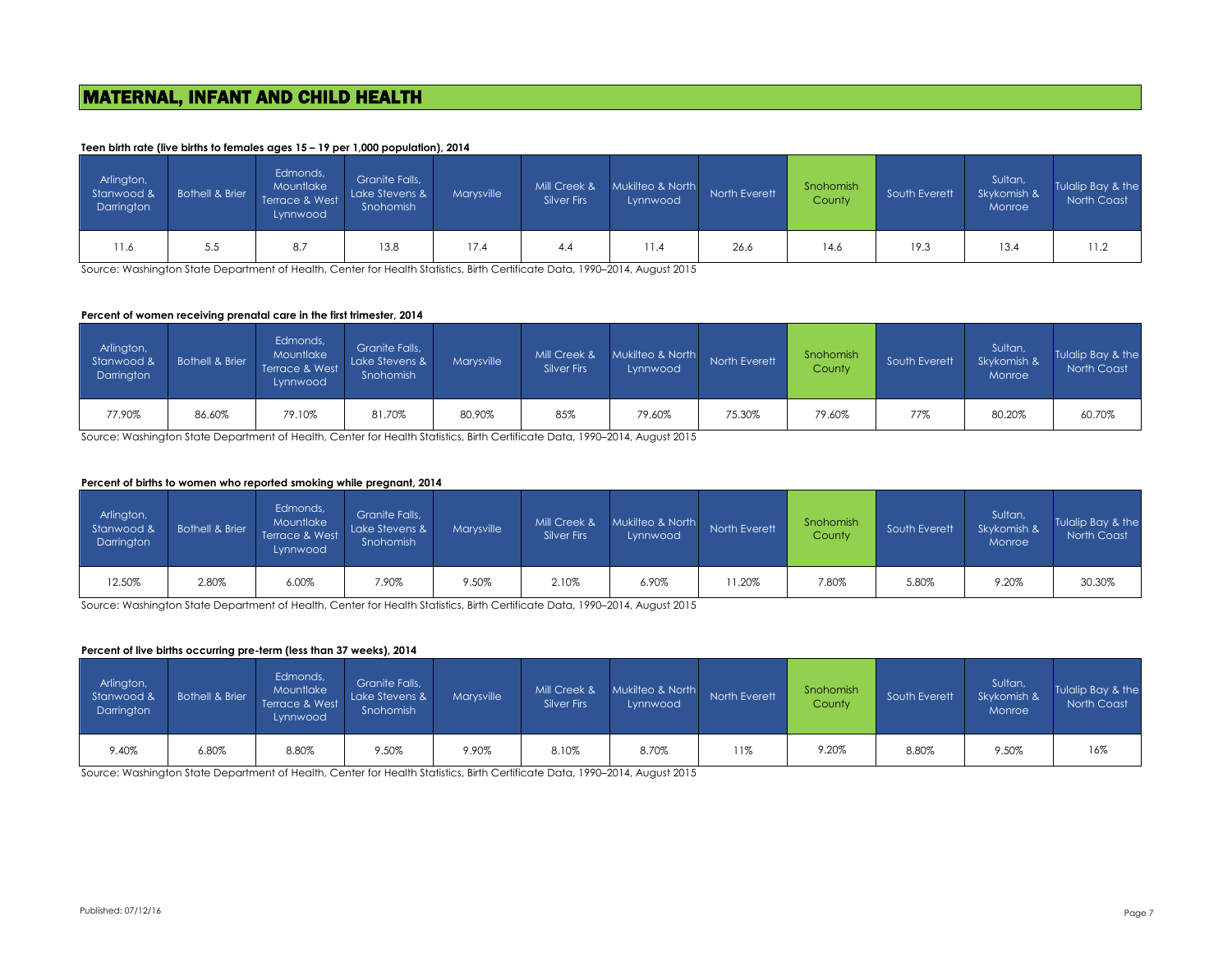#### **Percent of births classified as low birthweight, 2014**

| Arlington,<br>Stanwood &<br>Darrington | <b>Bothell &amp; Brier</b> | Edmonds,<br>Mountlake<br>Terrace & West<br>Lynnwood | Granite Falls,<br>Lake Stevens &<br>Snohomish | Marvsville | Mill Creek &<br><b>Silver Firs</b> | Mukilteo & North<br>Lynnwood | North Everett | Snohomish<br>County | South Everett | Sultan,<br>Skykomish &<br>Monroe | Tulalip Bay & the<br>North Coast |
|----------------------------------------|----------------------------|-----------------------------------------------------|-----------------------------------------------|------------|------------------------------------|------------------------------|---------------|---------------------|---------------|----------------------------------|----------------------------------|
| 5.30%                                  | 5.60%                      | 4.80%                                               | 5.30%                                         | 7.10%      | 4.60%                              | 7.60%                        | 7.50%         | 6.10%               | 6.50%         | 5.30%                            | 12.50%                           |

Source: Washington State Department of Health, Center for Health Statistics, Birth Certificate Data, 1990–2014, August 2015

#### **Percent of births classified as high birthweight, 2014**

| Arlington,<br>Stanwood &<br>Darrington | <b>Bothell &amp; Brier</b> | Edmonds,<br>Mountlake<br>Terrace & West<br>Lynnwood | Granite Falls,<br>Lake Stevens &<br>Snohomish | Marvsville | Mill Creek &<br>Silver Firs | Mukilteo & North<br>Lynnwood | North Everett | Snohomish<br>County | South Everett | Sultan,<br>Skykomish &<br>Monroe | Tulalip Bay & the<br>North Coast |
|----------------------------------------|----------------------------|-----------------------------------------------------|-----------------------------------------------|------------|-----------------------------|------------------------------|---------------|---------------------|---------------|----------------------------------|----------------------------------|
| 12%                                    | 12.70%                     | 12.30%                                              | 13.40%                                        | 13.60%     | 12.10%                      | 9.70%                        | 11.20%        | 12.10%              | 12.40%        | 14.60%                           | 9.20%                            |

Source: Washington State Department of Health, Center for Health Statistics, Birth Certificate Data, 1990–2014, August 2015

#### **Infant mortality rate per 1,000 live birth, 2014**

| Arlington,<br>Stanwood &<br>Darrington | <b>Bothell &amp; Brier</b> | Edmonds,<br>Mountlake<br>Terrace & West<br>Lynnwood | Granite Falls,<br>Lake Stevens &<br>Snohomish | Marysville | Mill Creek &<br><b>Silver Firs</b> | Mukilteo & North<br>Lynnwood | North Everett | Snohomish<br>County | South Everett | Sultan,<br>Skykomish &<br>Monroe | Tulalip Bay & the<br>North Coast |
|----------------------------------------|----------------------------|-----------------------------------------------------|-----------------------------------------------|------------|------------------------------------|------------------------------|---------------|---------------------|---------------|----------------------------------|----------------------------------|
| I .3                                   | 1.3                        | 6.2                                                 | $\sim$<br>$\cdot$                             | 6.6        | 4.3                                |                              | 6.            | 3.6                 | 5.2           | ن. ا                             | 8.3                              |

Source: (1) Washington State Department of Health, Center for Health Statistics, Birth Certificate Data, 1990–2014, August 2015